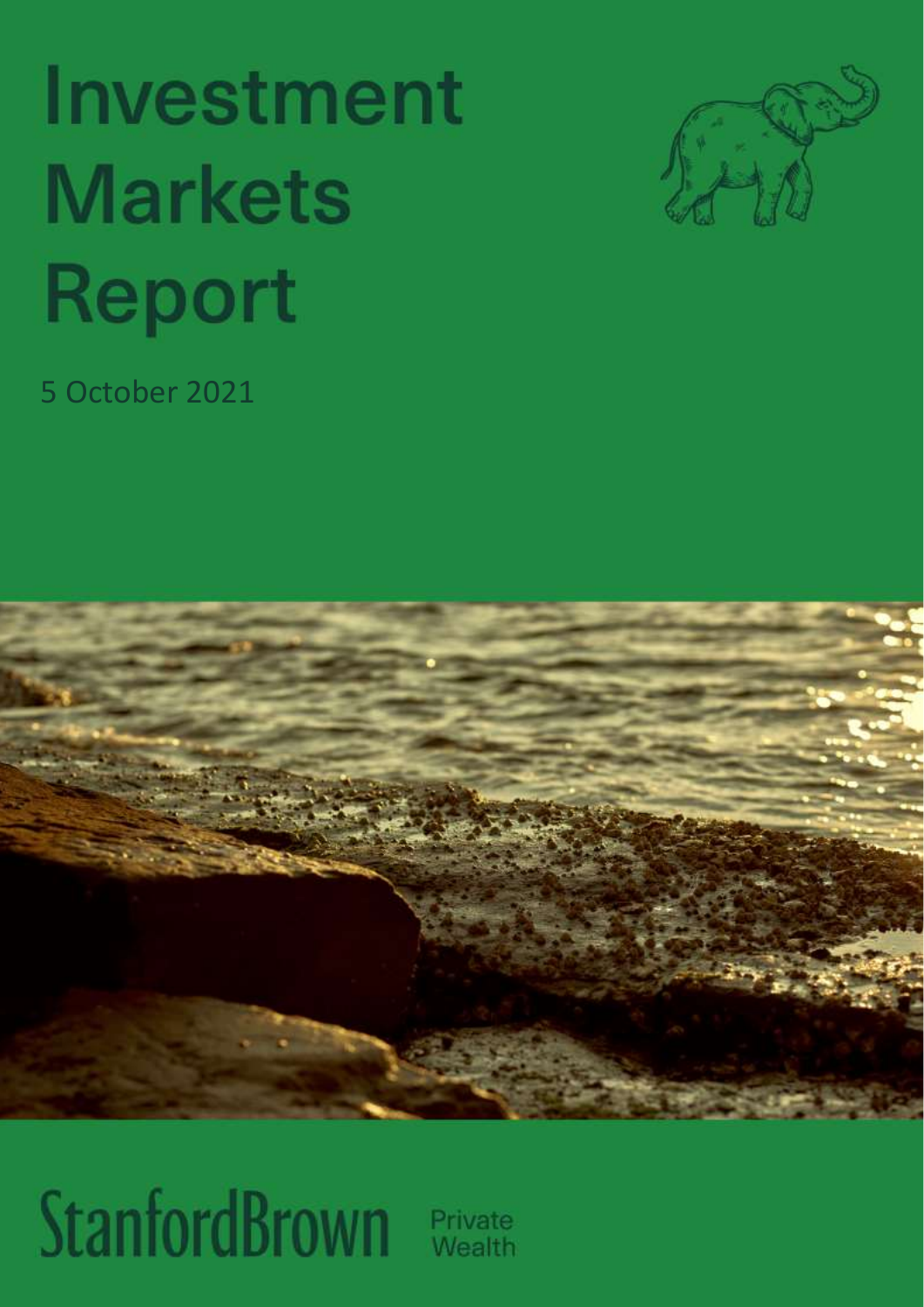#### **Investment markets take a breather in September**

**Australian shares** - In last month's report we noted that the Australian share market was not likely to extend its long run of eleven consecutive positive months (the longest since the middle of World War 2), because record dividend payouts would reduce share prices when they went ex-dividend. In the end, the local market ended 2.5% lower in September. Banks were up a little, but the big miners were down – with most players following their commodities prices – iron ore (down -26% due to China's construction slowdown and steel curbs), gold (down -8%), but fossil fuel producers were boosted by strong price rises in oil (+10%) and coal (+32%). For the 2021 year to date, the local market is ahead 11%, or 15% including dividends.

**International shares** – Global markets were down in September (with the exception of Japan, assisted by a weaker Yen). Most of the global tech-based giants were down (with the exception of Tesla and Netflix), and most other sectors were also weaker for the month. There were several contributing factors – including a revival of inflation fears, US debt ceiling / shutdown concerns, and slowdown in China, heightened by the 'Evergrande' crisis. We cover these in this edition.

**Interest rates** – Short term rates remained at their covid-era zero/sub-zero levels, but central banks everywhere have continued to prepare the market for rates starting to return to more 'normal' levels once inflation has taken hold and full employment has been reached. Toward the bottom of the left chart, inflation is now running well above target levels (likely to be temporary, recovering from last year's negative inflation). Unemployment rates have also been falling, but are still well above 'full employment'. The US Federal Reserve and RBA have well-signalled their program to scale out of QE asset buying. Norway was the first 'developed' country to hike rates, but several 'emerging' markets including Brazil have also started.

**Bond markets** – Despite central banks being extremely cautious and careful to flag their intentions, global investors suffered another 'inflation scare' in September, selling off bonds, which hurt returns on fixed rate bonds. We have very little fixed rate bonds in portfolios. Instead we favour high-grade floating rate bonds, which benefit from rising inflation and interest rates.



This month's edition is all about housing. First we look at Australia, as housing the is largest asset class owned by Australians, and it is being propped up by a mountain of debt at ultra-low interest rates, which are set to rise soon.

We also look at housing in China. For the past two decades, housing construction has been the engine of Chinese growth that has taken it from poverty to the second largest economy in the world (largest by some measures). The Chinese housing market is teetering on the edge of a crisis that presents risks not only for Australia (as it's largest export supplier), but it also has potential domino effects across global markets, including shares, bonds, interest rates, commodities and currencies.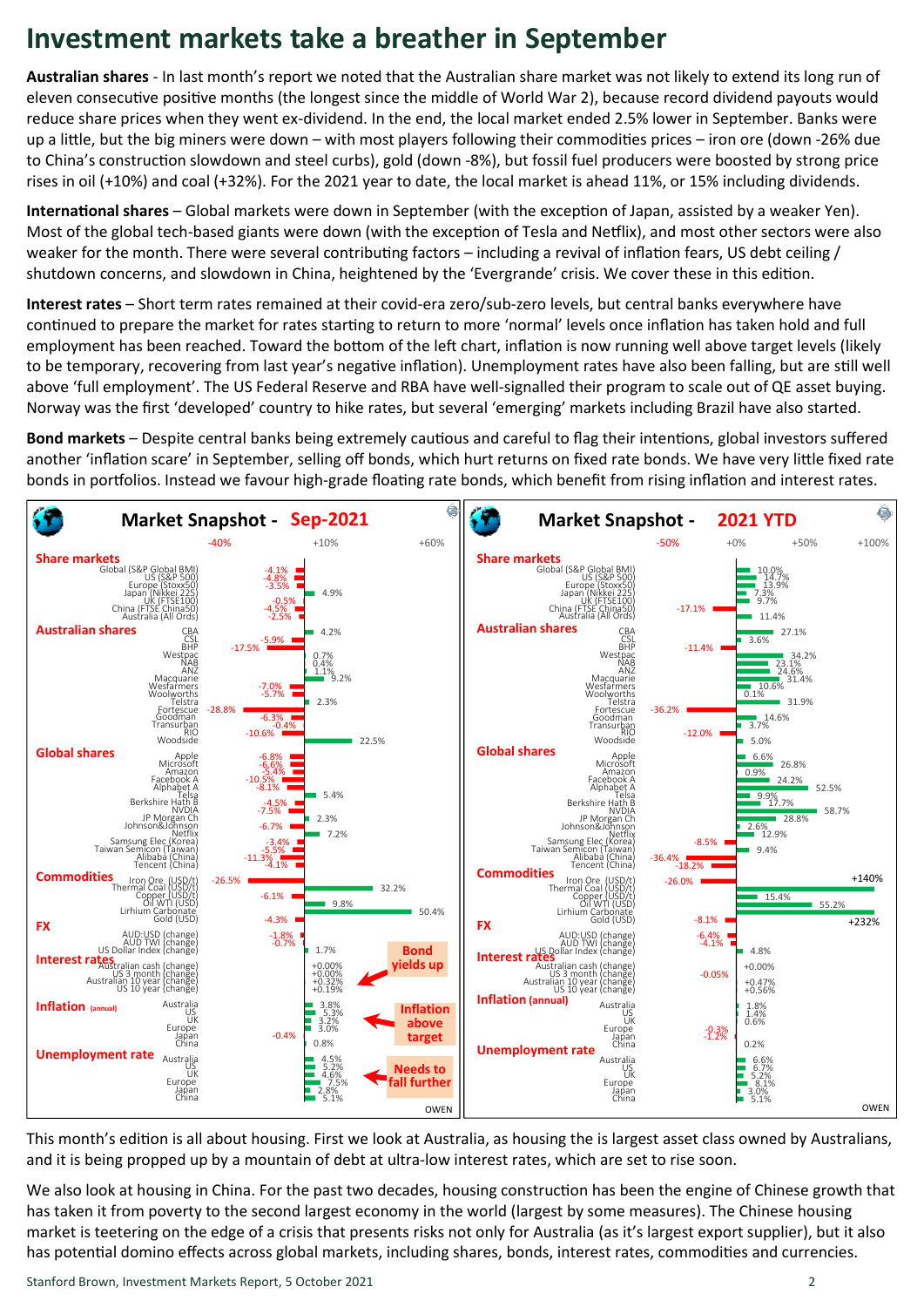#### **Australian house prices surging back above pre-covid highs**

Prices have surged well above pre-covid levels, despite lock-downs, high levels of under-employment, and jobs uncertainty.



The next chart shows the Sydney housing market pulse in more detail. The blue line tracks the number of house sales per quarter, swinging widely between 16,000+ house sales per quarter in the booms, and then halving in the slowdowns. The green/red bars in the lower section show the annual rate of growth in median prices. It is currently running at 24% growth.



Prices slowed/contracted during the 2001-5 property finance collapses, the 2008-9 GFC, and the 2010-11 sovereign debt crisis. More recently, prices were also brought down by government-imposed lending curbs – first with the 2014-5 curbs and then with the 2017-8 curbs. In recent editions we have been predicting another round of lending curbs to bring down prices. New Zealand and several other countries have introduced lending curbs in recent months to try to slow runaway house prices fuelled by debt at ultra-low interest rates. In Australia, the regulator APRA is likely to do the same very soon.

The black dotted line in the lower section of the last chart is the annual rate of growth in housing lending. To the right we see that in 2021, lending growth shot up again to levels that are above those right before the 2014-5 lending curbs, and above the level right before the 2017-8 curbs. Direct lending curbs are dressed up in a fancy name these days ('macro-prudential policy'), but they are nothing more than old-fashioned pre-deregulation lending controls in the 1950s to 1970s. Direct lending controls are better than general interest rate rises, because they affect the *volume* of money for the lenders, not the *price* of money for everyone else, including business borrowers, who should be borrowing more, not less.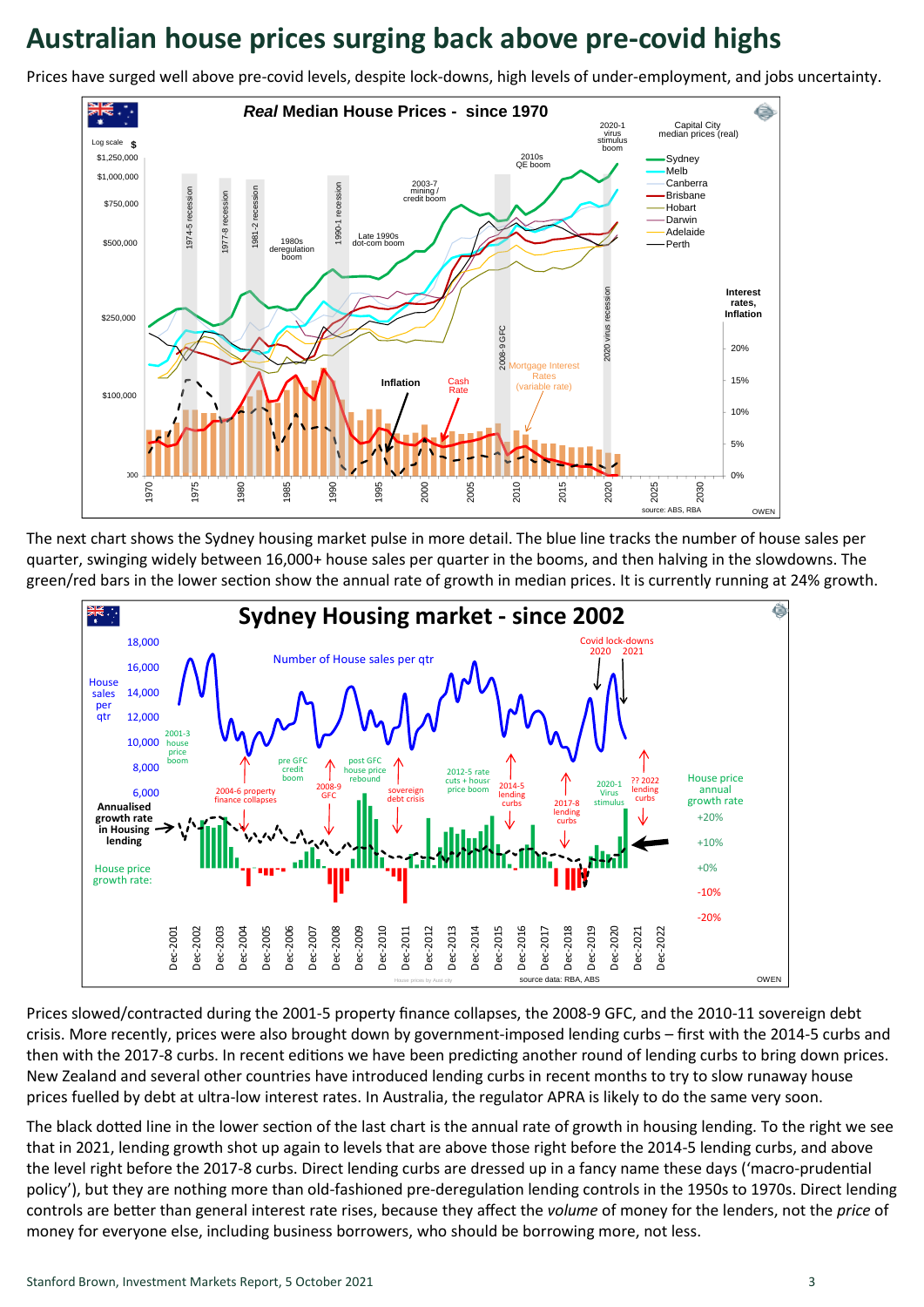#### **House prices rising – but why?**

House prices are rising because buyers are paying more for them, of course. But where does the extra money come from?

In 1900, the median house price in Sydney was A£890 (A\$1,780), and the Australian capital city median house was A£730 (A\$1,460). In the most recent figures (ABS June 2021) the Sydney median was \$1,187,500 and the capital city median was \$888,000. Over 120 years, that represents average price growth of 6.1% pa for both Sydney and the capital city median.

The extra money buyers pay today has come either from their own pockets (higher incomes), or from other peoples' pockets (debt). If we strip out inflation from each of these, we can separate the sources of house price growth into three components: (i) real wages growth above inflation, (ii) real growth in the level of debt above inflation, and (iii) inflation.

The next chart breaks out the overall growth in median capital city house prices into these three components, by decade since 1900. The three bars in the middle show the summary periods. Column 'B' shows the overall average contributions since 1900; column 'A' is for the period 1900 to 1980, and column 'C' (and the pie chart) is for the period since 1980.



More than half of the overall growth in house prices has been due to inflation, but this has remained relatively flat over the whole period. CPI inflation has averaged around 3.6% pa from 1900 up to now, and also for both the pre-1980 era and the post-1980 era. This may come as a surprise because the pre-1980 era included the WW1 and post-WW1 inflation spikes, the WW2 and Korean War inflation spikes, and the high inflation 1970s. However, the pre-1980 period also included periods of deep price deflation: in the post-Federation drought years, the early 1920s, and in the 1930s depression.

With inflation being the same during the pre-1980 and post-1980 eras, the differences in the house price growth picture are in the other two components – wages and debt. Wages in Australia grew by an average of 1.4% pa above inflation in the pre-1980 era, but this has fallen to 1.2% pa above inflation since 1980. This not insignificant 12% fall in the rate of real wages growth above inflation has been the result of several forces at work in the post-1980 era, including: dismantling of industry protection, privatisation of government businesses, deregulation, globalisation, declining union membership, automation, technology, outsourcing of work to low-wage countries, casualisation, and the 'uberisation' of jobs. These are here to say.

By itself, declining real wage growth should *reduce* the rate of real house price growth (because people have relatively less money to spend), but this has been more than offset by a dramatic rise in housing debt. The red bars in columns A (pre-1980) and C (post-1980) show that real (ie after inflation) level of housing debt per head of population did not increase at all from 1900 to 1980 but, since then, it has grown by 3.4% pa *above inflation*. *Since 1980, three-quarters of the growth in real house prices has come from increases in debts, and only one quarter of the growth has been due to higher incomes.*

Will house prices continue to rise? Looking at the outlook for each of these three components of house price growth –

For inflation - we estimate around 2-3% pa in the coming years, which is lower than the 3-4% average since 1900.

For real wages growth – we are unlikely to see a reversal of the post-1980 trend of lower real wages growth. Although we are starting to see signs of a return to protection and re-onshoring of some jobs in some industries (deemed critical since covid), it is unlikely to reverse the effects of technology, automation, casualisation and 'uberisation' of work.

For debt – house prices can only keep on rising at the same rate if buyers keep increasing their level of housing debt. We consider this next.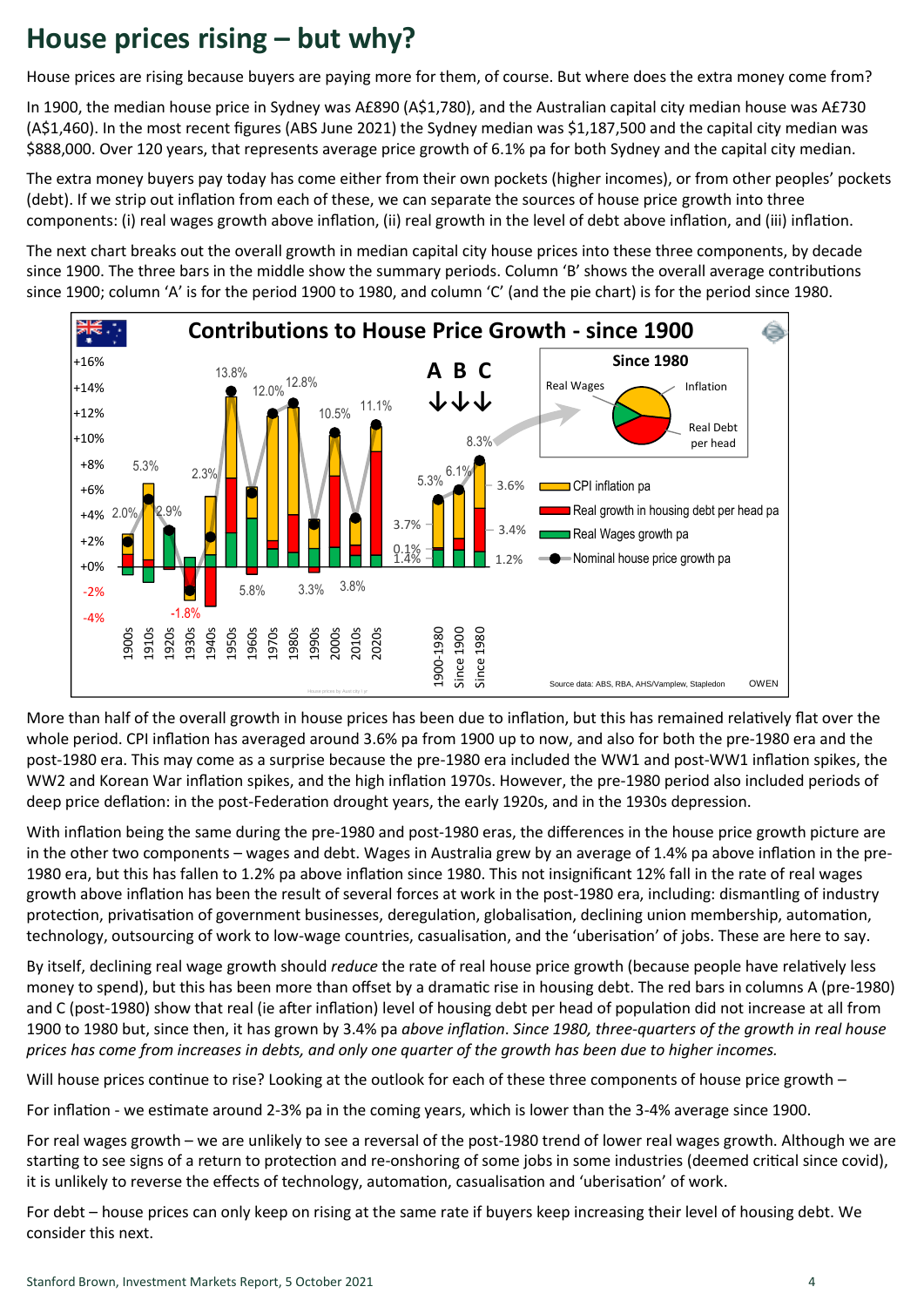#### **House price growth driven mainly by increase in debt**

The next chart shows the growth in Australian capital city median house prices since 1900 (maroon line), and the three main components of price growth – real wages (green line), real debt per head of population (red line), and inflation (grey bars).



Up until the 1980s (box 'A'), house prices (maroon line) followed wages (green line) in almost in lockstep, which is logical because people can spend more money on housing only if they have more money to spend. However, from the 1980s onward (box 'B'), house prices and wages started to diverge onto different paths. What happened in the 1980s?

First, real wages growth (green line) slowed, as a result of the factors outlined in the last story – removal of protection barriers, privatisation, deregulation, globalisation, declining union membership, automation, technology, outsourcing, casualisation and 'uberisation' of jobs. Despite the RBA pining over illusory wages growth, the trend will not reverse.

Second, the key turning point in the 1980s was bank deregulation, in particular the removal of government controls on interest rates, lending volumes, and the entry of foreign banks. Banks have only been regulated in Australia since World War Two. Prior to that, the banks operated a tight cartel that constrained lending to prevent speculative lending sprees. Their over-zealous conservatism was a result of the 1893 property/banking crash when half the banks in Australia closed their doors and many never re-opened. Lessons from the 1880s speculative lending binge that ended in the 1893 bank collapses kept the surviving banks ultra-prudent for the next 100 years. Alas, memories only last so long, and the banks went mad again in the 1980s post-deregulation lending binge that ended in Westpac and ANZ's big losses, and the failure of the State Banks of Victoria and South Australia, Pyramid, and numerous other lenders, in Keating's 1990-1 'recession we had to have'.

Third, inflation and interest rates fell (grey bars), allowing much larger loans per dollar of repayment. For example, in the late 1980s, I had a \$240k, 25-year 'principal and interest' mortgage. In 1989 the rate was hiked up to 18% (inflation was 8%). This increased repayments to \$3,640 per month, which was more than half of my net income. This year, my daughter bought her first house, borrowing \$475k from ANZ at 2.0% 'interest-only' with repayments of \$791 per month, which is a small fraction of her net income. At the same age as I was, she borrowed twice the amount of my loan, but her repayments are one fifth of what mine were. Inflation and interest rates are much lower now, and the structure of her loan was not available in the 1980s. Also, a single female would never have obtained a loan in the 1980s without a husband, guarantor or co-signatory.

This huge expansion of debt (red) at lower interest rates, pushed up house prices (maroon) at a greater rate than wages growth. The chart only shows official housing debt, but there is now a sizeable amount of 'bank of mum & dad' debt on top. Every dollar 'bank of mum & dad' money pushes up prices by another dollar – creating an upward spiral fuelled by 'FOMO'.

The 30-year boom in house prices rising well ahead of income growth is nearing an end. House prices can continue to keep on rising at rates above incomes only if interest rates continue to decline further. Interest rates have not only ended their 30 year decline, they are now certainly more likely to rise than fall from here. The only question is when - and it will be soon.

(We have not discussed some other elements in housing – population/immigration, home ownership and supply constraints – we cover these in future editions. The most importantly, Australia's heavy reliance on immigration took a hit in the lockdowns, but is likely to remain favourable for housing in the medium term, especially from China, Hong Kong and Taiwan).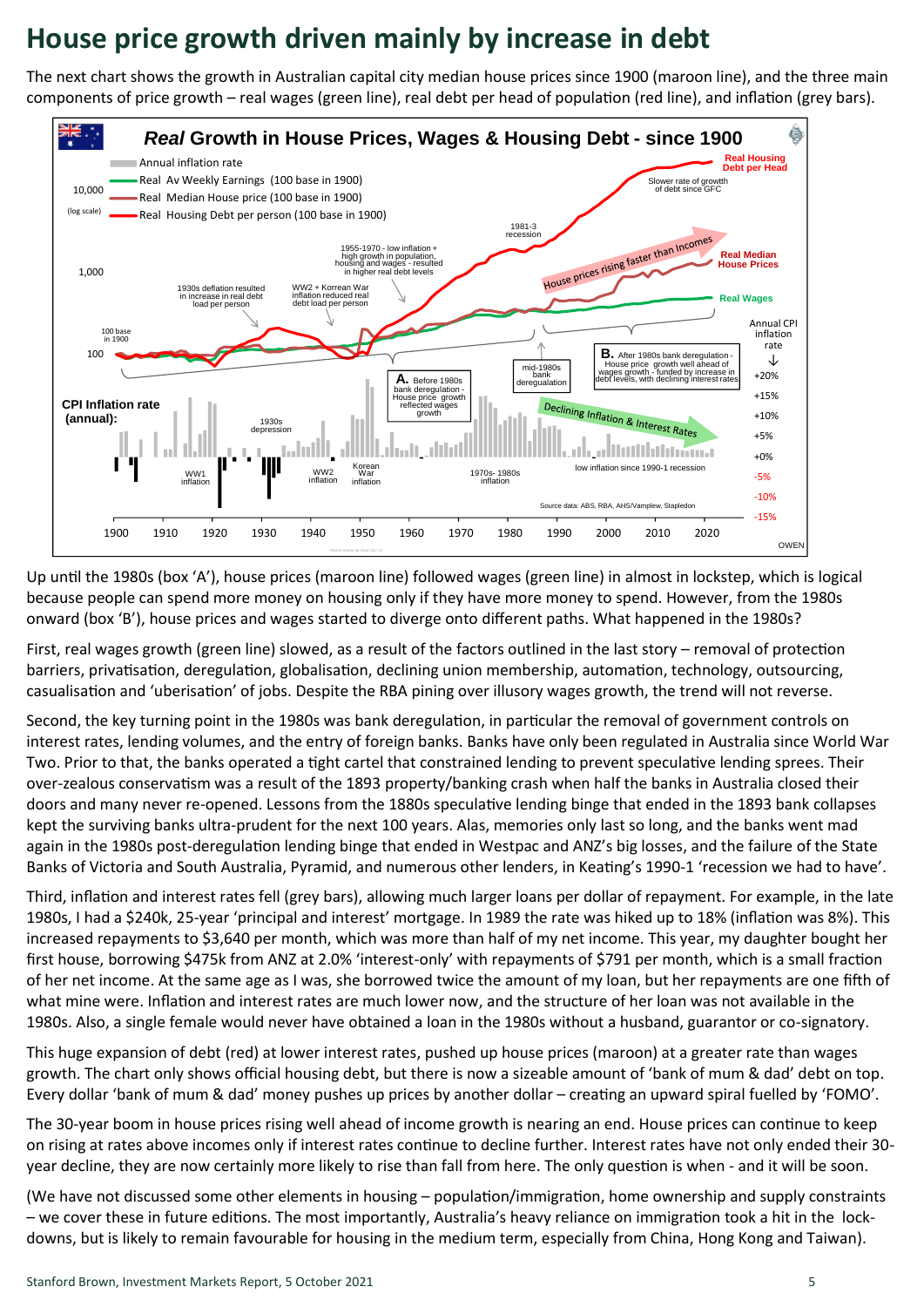### **China builds another 'Sydney CBD' every 3 days!**

In China, it is also a story of 'growth by debt', but the implications are very different, and much more immediate.

In the five minutes you will take to read this story, China will build the equivalent of one 50-story apartment block.

Chinese construction activity has been the single largest component in China's incredible economic growth since the start of the 21st century. In just two decades, more than half of China's 1.4 billion people have been 'urbanised' – shifted from farms, villages and obsolete factory towns, into hundreds of newly built cities. It has been the largest mass migration in human history. It also lifted one billion people out of poverty, making it by far the greatest increase in aggregate wealth in history.

The construction of these new cities – including all of the residential apartments, factories, warehouses, offices, shopping centres, restaurants, hotels, schools, hospitals, train stations, airports, government buildings, etc – has also been the main driver of global commodities demand and prices, and also the largest contributor to the growth in Australia's export revenues, government tax receipts, and corporate profits. Not just from mining, but also across a host of other industries exporting directly or indirectly to China.

As Chinese construction activity is so critical for Australian investors, and Australia's prosperity as a whole, we track it closely. Construction activity tends to be highly cyclical in nature – driven not just by supply and demand, but also by interest rates, lending policies and government controls to try to slow speculative bubbles and boost employment.

Here are the broad numbers - Since the turn of this century, China has built a total of 30 billion square metres of floor space (in apartment blocks, offices, schools, etc). That is the same as the land area of Belgium, or half of Tasmania. Annual construction has averaged 1.5 billion square meters per year, but the pace has increased over time, and is currently running at about 2.3 billion square metres of floor space per year, or about 200 million square metres of floor space per month.

These numbers are so large they are incomprehensible, so we have come up with a more meaningful unit of measurement of construction – a 'Sydney CBD'.

Sydney's 'Central Business District' - from Circular Quay in the north to Central Station in the South, from Darling Harbour in the west to Hyde Park in the east - contains about 20 million square metres of building floor space – including every floor in all of the office blocks, apartment blocks, hotels, shops, restaurants, hospitals, car parks, etc. It took 230 years to build all of this in Sydney, and much of it has been re-built, some several times over.

At China's current rate of building of around 200 million square metres of floor space per month, it means China is building the equivalent of ten 'Sydney CBDs' worth of buildings per month, or one 'Sydney CBD' every 3 days!

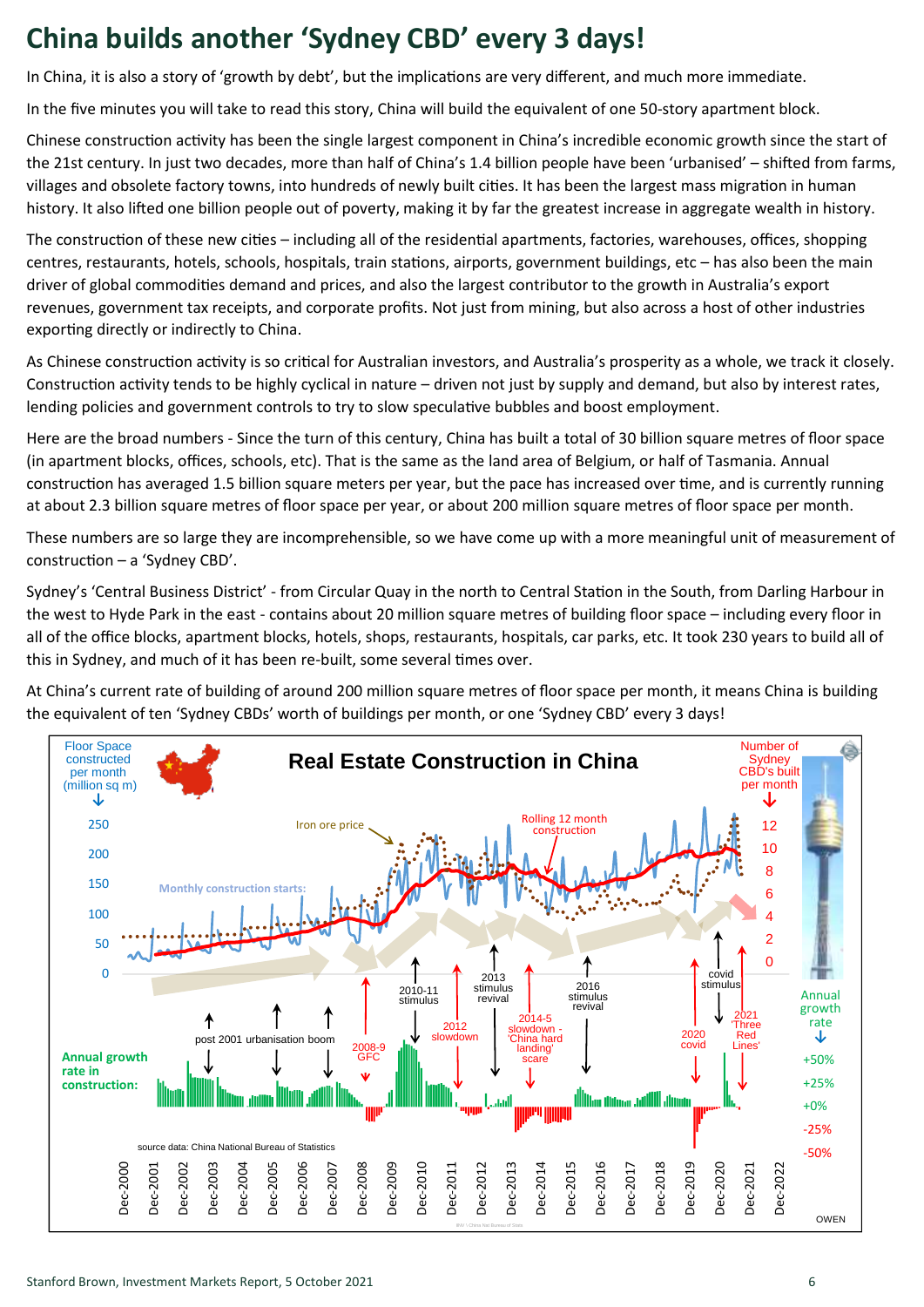One 'Sydney CBD' of buildings is the equivalent of 400 fifty-storey blocks with 1,000 square metres per floor. China is building the equivalent of one fifty-storey building every 5.4 minutes, working 12 hours per day, seven days per week.

The chart shows Chinese construction since 2001, when China joined the World Trade Organisation, which accelerated its urbanisation, industrialisation and export booms. In the upper section, the blue line shows monthly construction, and the red line shows the 12-month average rate, in millions of square metres per month. The red scale to the right shows construction rising from a little over 1 Sydney CBD per month initially, to around 10 Sydney CBDs per month in recent years.

The rate of building activity has been increasing over time, but there have been several cyclical slowdowns and stimulus rebounds along the way, highlighted by changes in the rates of growth in construction in the lower section of the chart.

The chart also shows iron ore prices (brown dots) which follow the ups and downs in construction activity. (The exception to this pattern was the iron ore price spike in 2019-20 after the Vale mine disaster and then covid lockdowns took Brazil out of the market. Australia overtook Brazil as the world's top iron ore exporter, and China's largest supplier).

As Chinese construction cycles are the biggest driver of commodities prices, export revenues, mining company profits and dividends, two key questions for investors include:

- Where are we now in the current cycle?
- Can Chinese construction continue on its upward march forever, or will it slow?

On the second question – China is probably past its peak growth rate and into a new phase of slower growth. A major milestone was reached in 2019 when China passed the point of 50% of its population being urbanised, and the pace is likely to be slower in the latter stages of urbanisation and construction from here.

A second reason for slower growth is demographics. China's population is aging rapidly and will soon start to decline. This is a consequence of Deng Xiaoping's 'one-child policy' from 1979. The policy was abandoned in 2016, but it has not halted the trend, nor is it likely to, despite a host of programs and incentives to try to increase birth rates. Throughout human history, there has been a persistent trend for birth rates to decline as societies urbanise and increase in wealth.

A third reason for slower growth is the fact that all of this construction activity has led to a huge over-supply of residential housing blocks. Construction has run well ahead of demand. There are several estimates of the extent of the over-supply, but it appears there may be up to some 90 million units – either completed and vacant, or un-completed and abandoned by failed property developers. This surplus equates to around 500 'Sydney CBDs' worth of buildings, or about 5 years' worth of construction in over-supply. Here is an example of 15 abandoned apartment blocks being blown up after the bankruptcy of the developer and numerous failed government revival attempts<https://www.youtube.com/watch?v=M9b9V2mUzjU>

The existence of debt turns over-supply from a mild headache (lower prices and returns), into a potential financial nightmare (fire sales and price collapses causing bankruptcies for highly geared developers, lenders and buyers).

This highly leveraged over-supply crisis places a dampener on our first question: – 'Where are we now in the current cycle?'

The chart on the previous page highlights several cycles of construction slowdown and stimulus re-boots along the long term path. First there was the slowdown in the 2008-9 GFC, that was ended by the 2009-10 stimulus boost; then the 2011-12 slowdown ended by the 2013 stimulus boost; the 2014-5 China 'hard landing' slowdown ended by the 2016 stimulus kickstart; and the 'long' 2017-19 boom. That ended with the 2020 covid lockdowns, when construction activity fell by 45% in early 2020. Activity rebounded sharply and rapidly with the stimulus boost, cities re-opening and vaccine roll-out.

We are now into the 5th slowdown phase. From the start of 2021, property developers have been subject to harsh government-imposed leverage limits – known as the 'Three Red Lines'. The government finally came down hard on developers that are highly leveraged and completely reliant on high growth rates forever, and also heavily reliant on debt to fund their persistent negative operating cash flows.

The government was also trying to slow the speculative housing boom to reduce prices for lower wage earners as part of Xi's 'common prosperity' plan. This sudden and savage de-leveraging drive in 2021 triggered a rapid contraction in construction. Thousands of developers are unable to borrow more to pay workers and suppliers to complete their projects so they can collect payments from purchasers. There is now mounting pressure for more stimulus and support to avoid a potential domino effect of collapses of highly-leveraged property developers.

This brings us to the 'Evergrande' crisis that has been dominating headlines and rattling markets in recent weeks.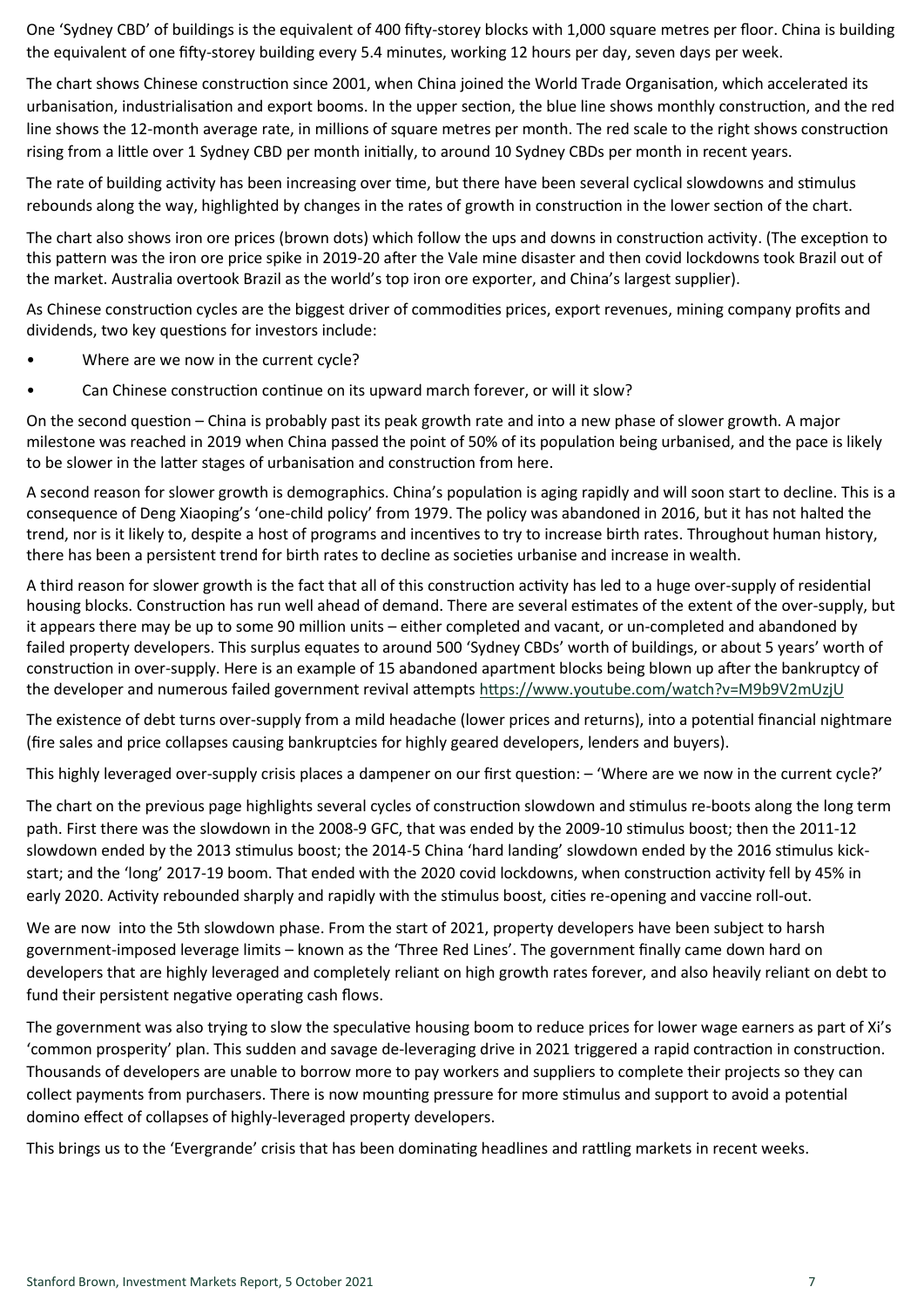### **Evergrande**

Evergrande Real Estate Group is (soon to be 'was') one of China's big-three property developers that drove China's construction boom, and economic growth, for the past two decades (the big-three being Evergrande, Vanke, and Country Garden). Evergrande started out in 1996 as Hengda Group in Guangzhou (Canton) and rapidly expanded across China. It also bought up a string of other businesses in a wide range of related and unrelated industries, including a soccer team called Evergrande, which inspired the name change for the group, Hengda to the much more attractive sounding 'Evergrande'.

Evergrande listed in Hong Kong [\(3333.HK\)](https://www.bloomberg.com/quote/3333:HK) in 2009 after raising US\$720m. Its share price peaked in 2017 at HK\$30 (making its founder and 70% owner, Xu Jiayin, the third richest billionaire in China), but it is now down 90% to just HK\$3 per share.

The company has been posting nice-looking accounting profits but in reality it has always made operating losses, and has relied on an ever-increasing pile of debt. It's lates[t annual report](https://doc.irasia.com/listco/hk/evergrande/annual/2020/ar2020.pdf) shows liabilities of RMB1.95 trillion (US\$300b) but only RMB350b (US\$54b) of equity, so it is leveraged up 5.5:1. That's if you believe the accounts. In reality, the assets are almost certain to be over-valued (for example they don't include the heavy discounting of unit prices to shift unwanted stock), and their liabilities are also bound to include a host of off-balance-sheet debts, contingencies and side-deals. In reality, the company almost certainly has negative equity and is insolvent because it can't raise more money to complete developments so it can collect payments from unit buyers.

Of its 800 current construction projects all over China, about 500 have been boarded by suppliers due to non-payment of debts owed. Even on its fancifully over-stated accounts, it is in breach of the government's 'Three Red Lines' rules on debt (Maximum 70% liability-to-asset ratio excluding advance receipts; Maximum 100% net gearing ratio; and at least 1 times cash-to-short-term debt ratio), so it is prevented from borrowing more to pay suppliers or complete projects.

On 15 September the company announced that it had hired advisers to work through its debts, and that it would not be able to make repayments of interest or principal from 21<sup>st</sup> September. It was trying to sell off businesses, and was discounting units by up to 40% to try to raise cash, but with little success. In the last week of September it missed interest payments due to foreign bond holders, and it has also reportedly missed payments on debts owed to Chinese banks (most of which are also listed in Hong Kong, and controlled by the government). The government's forced deleveraging rules have certainly hit hard.

Evergrande has been considered 'too big to fail' because of its sheer size and scale in such a critical industry in China's growth, and its huge impact on employment, suppliers, and home buyers.

In a liquidation there are strict rules dictating the order in which different classes of creditors and investors are paid. In this case it will probably be determined more by politics. Here are the main types of creditors/investors and how they may fare:

- Chinese (government controlled) banks are owed about US\$35b that we know about. They probably have the best security and they can repossess construction sites. Even if they can find other developers to buy them, it will probably require lending more money for completion. The banks are highly leveraged themselves and therefore vulnerable to losses. They are also inter-connected to other banks, so the banks will be favoured to lose least in the Evergrande mess.
- 1.5 million depositors on apartments under construction are owed at least \$25b (their deposits are liabilities until completion). The government is unlikely to allow such large numbers of buyers to lose money. The only option will be to allow the completion of the units, meaning more money must come from somewhere. Competing developers are not an option at that scale, so the only way out probably is the government putting in more money to fund completion.
- Local suppliers probably make up the largest proportion of the liabilities. The government will be keen to avoid losses here, given the potential knock-on effects on employers and other development companies.
- Around 80,000 retail investors are owed about \$50b in Evergrande's 'Wealth Management Products' (WMPs). This has become a popular form of 'shadow banking' finance for many Chinese companies, including property developers. WMPs are like money market trusts that pay 'interest' of 5-8%, which is well above the low rates paid on bank deposit accounts. The government does not like WMPs as they take away a cheap funding source from the government controlled banking system, so it may not mind WMP investors being taught a lesson. Evergrande WMP investors have been rioting in the past month and this has probably unnerved the government. Despite WMP investors probably ranking lower than unsecured balance sheet creditors (like suppliers and unit deposits), the government will want to avoid the civil unrest that might break out if they were left with nothing.
- Domestic ('on-shore') bond holders are owed around \$10b although ranking higher than WMPs, these are mainly owned by institutions (Chinese funds), and the government may decide they can afford to take losses.
- Foreign ('off-shore') bond holders owed about US\$16b. The government has shown no interest in helping foreigners.
- Shareholders rank last in the order of payment if there is anything left. In this case the shareholders are 70% ownerfounder Xu Jiayin and foreigners via Hong Kong. Xi has no interest in saving foreign shareholders, nor local billionaires. He has demonstrated increasing hostility toward both over the past year (eg. Alibaba, ANT, Didi, TAL, New Oriental, etc).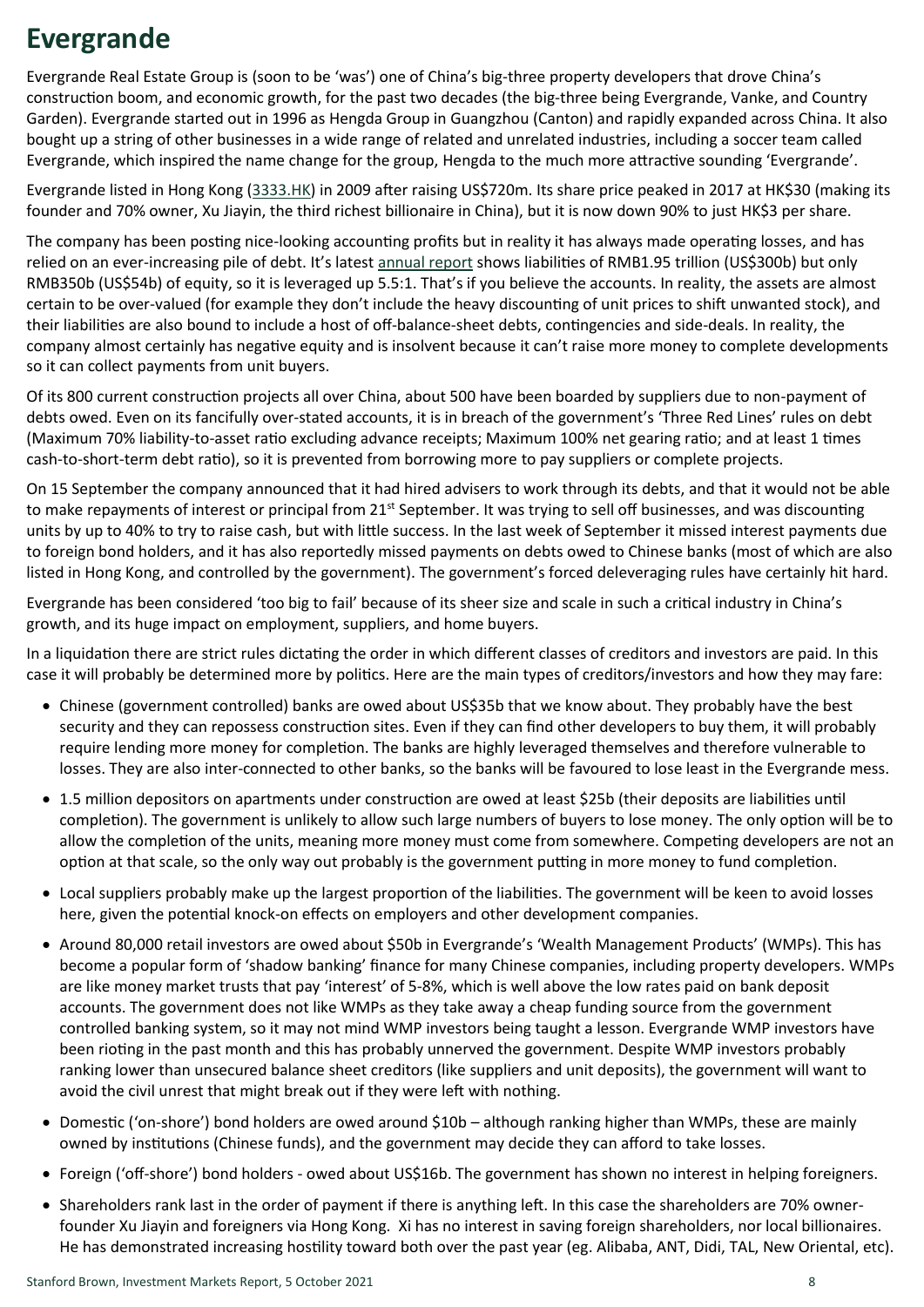### **What Lies Ahead?**

One common question doing the rounds over the past month has been: 'Is Evergrande China's Lehman moment?' The short answer is 'probably not'. When the US government and Federal Reserve allowed Lehman Brothers to fall into bankruptcy in September 2008, it triggered a 'global financial crisis' in which every bank in the world suddenly refused to deal with each other for fear of what they were holding on their balance sheets, because the US sub-prime crisis had suddenly revealed that 'AAA' rated bonds were far from 'risk-free' as they were dressed up to be.

In the case of Evergrande, the amount of Evergrande's debts to the Chinese Banks is very small (around 0.1% of Chinese loans, but even if we multiply that by ten for a contagion effect, it is still insignificant). The security they hold is not complex derivatives made up of toxic sub-prime debt dressed up as safe 'AAA' bonds. The security they hold is construction sites in China – probably worth a lot less than they once were, but very transparent and simple. They have not packaged up the Evergrande debt (nor the construction sites) into complex derivatives and sold them around the world to other banks. Allowing a bankruptcy and liquidation fire-sales of Evergrande assets would certainly create knock-on effects to other Chinese developers, suppliers, and unit buyers, but that is an unlikely outcome.

The most likely outcome is that the Chinese government will take over the company and pump in more money (directly or by instructing other government-controlled firms to inject money) to complete the units and pay suppliers, and then collect payments from the buyers on completion. Shareholders will certainly be wiped out, and probably so will foreign bond holders and possibly domestic bond holders as well. The Chinese banks (which are essentially just another arm of the Chinese government) will be paid out of the proceeds of sales of completed units.

There are two very recent Chinese 'too big to fail' precedents - HNA Group in January this year, and Huarong in August.

**HNA** started out as Hainan Airlines and diversified into a host of other businesses – mostly on debt via a complex web of tricky deals and structures. It collapsed at the start of 2021 after several restructuring efforts failed. The government took back the main asset – Hainan Airlines – sold off the other assets and businesses and wiped out the billionaire founders.

**Huarong Asset Management** was another 'too big to fail' rescue. Huarong was actually one of the main 'bad' banks set up by the Chinese government in 1999 to take over bad debts from other government-controlled banks when they collapsed after their orgy of bad lending in the state-sponsored credit-fuelled speculative bubble of the 1990s. Huarong was majority government-owned but it also went on a mad spending spree into unrelated businesses. Its Chairman Lai Xiaomin refused to toe the Party line so he was rounded up, charged, convicted and executed in January 2021. Huarong defaulted on its bonds in March, so the government took over in August, directed other government-controlled firms to chip in more money (Citic Bank, China Life, China Insurance Investment), and handed operational control to Citic (government-controlled).

Likewise, in 2019 the government bailed out mid-sized **Baoshang bank**, and handed it over to China Construction Bank, also government-controlled. You see the common thread here – government control of almost everything. This is a plus in a crisis.

On the subject of defaults – the seemingly never-ending US debt ceiling saga has been back in the news in recent weeks. The current US debt ceiling suspension was due to expire on 30 September, but the Republicans have been playing hard ball over Biden's \$3.5trillion spending package. Treasury Secretary and former Fed Chair Janet Yellen stated in a Congressional hearing this week that the spending package would be funded by 'revenue measures' (tax hikes – ouch!), and that the spending would be 'deficit reducing beyond the next ten years' (double-ouch!). At the last minute, the House approved a bill to extend the suspension to 3 December, when Congress will have to deal with it all over again. This raises the prospect of a US government shut-down (again!), and also the prospect of the US government defaulting on its debts (again!).

We have written many times about previous debt ceiling crises, previous government shutdowns (eg. in 1995-6, and 2012- 13), and even previous US government defaults (yes, the US government has defaulted on its own treasury bills in the past).

See for example:

- on previous US government shutdowns <https://www.firstlinks.com.au/us-government-shut-done/>
- on previous US government defaults <https://www.firstlinks.com.au/us-government-previously-defaulted-risk-free>

The most recent government shut-downs were accompanied by the usual yawns – museums and national parks were closed, and government staff went on 'furlough' leave for a few weeks (that will hardly be noticed this time compared to the Covid lockdowns). Legislators soon returned to the negotiating table and extended the ceiling because they wanted to get paid!

Meanwhile the vaccine roll-outs are progressing steadily around the world, and in Australia finally, providing hopes of a restoration of some freedoms by Christmas. It would not be Christmas in Australia without transport strikes and wharfie strikes, so it is encouraging to see they are getting in early – it demonstrates confidence in the coming easing of lock-downs!

Happy investing!